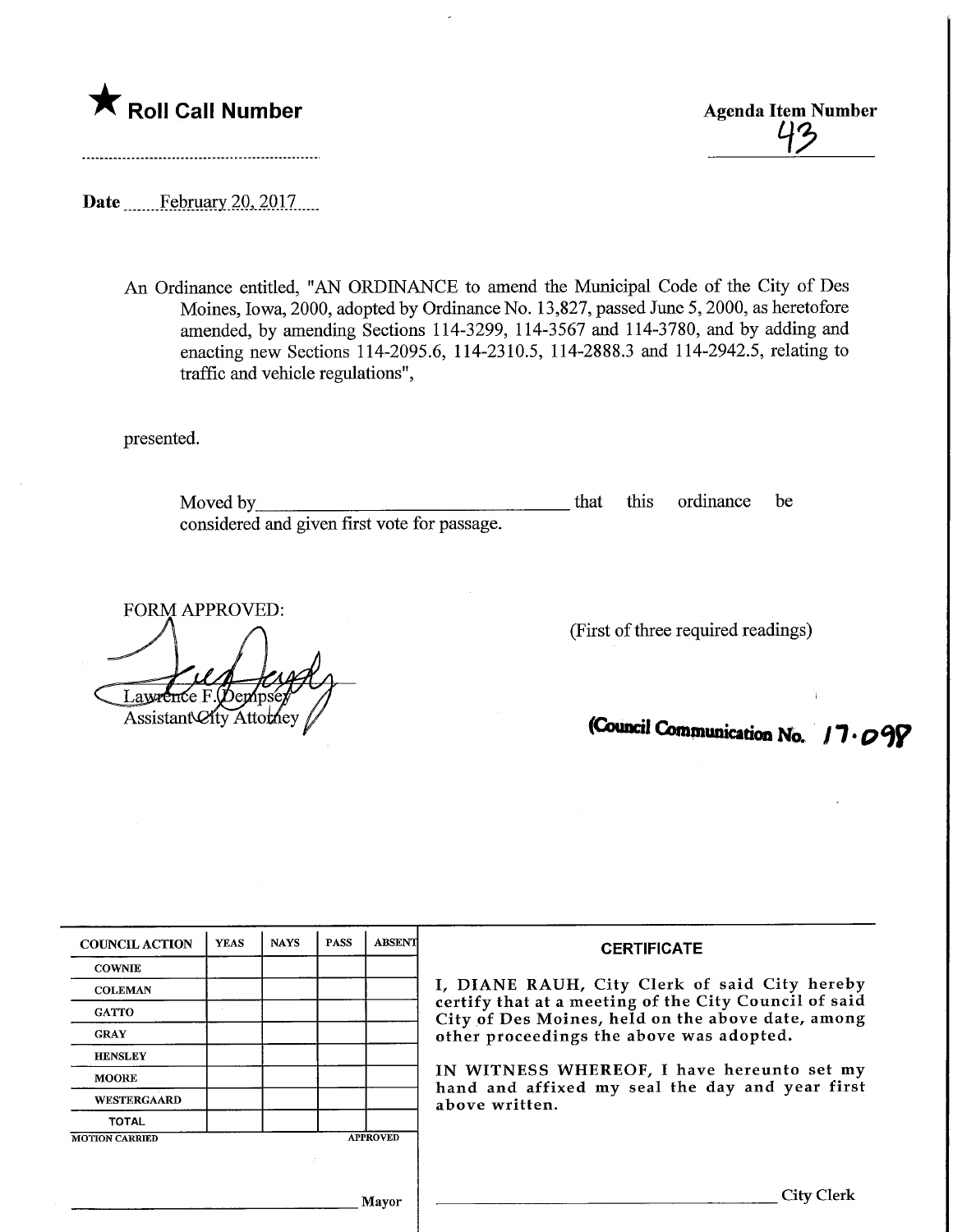### ORDINANCE NO.

AN ORDINANCE to amend the Municipal Code of the City of Des Moines, Iowa, 2000, adopted by Ordinance No. 13,827, passed June 5, 2000, as heretofore amended, by amending Sections 114-3299,114-3567 and 114-3780, and by adding and enacting new Sections 114- 2095.6,114-2310.5,114-2888.3 and 114-2942.5, relating to traffic and vehicle regulations.

Be It Ordained by the City Council of the City of Des Moines, Iowa:

Section 1. That the Municipal Code of the City of Des Moines, Iowa, 2000, adopted by

Ordinance No. 13,827, passed June 5, 2000, as heretofore amended, is hereby amended by

amending Sections s 114-3299, 114-3567 and 114-3780, and by adding and enacting new Sections

114-2095.6, 114-2310.5, 114-2888.3 and 114-2942.5, relating to traffic and vehicle regulations,

as follows:

### Sec. 114-2095.6. Southeast Thirty-fifth Court.

Southeast Thirty-fifth Court, from the south line of Evergreen Avenue to the south dead end, stop.

#### Sec. 114-2310.5. East Philip Street.

East Philip Street, from the east line of Southeast Thirty-fourth Street to the east dead end, stop.

# Sec. 114-2888.3. Southeast Thirty-fourth Court—East Herold Avenue to Dead End.

Southeast Thirtv-fourth Court, on the west side from East Herold Avenue to 250 feet south of East Philip Street and any part of the cul-de-sac, no parking any time.

#### Sec. 114-2942.5. East Fiftieth Street—East Broadway Avenue to Dead End.

East Fiftieth Street, on the east side, from East Broadway Avenue to the dead end south of East Broadwav Avenue, no parking any time.

East Fiftieth Street, on the west side, from East Broadway Avenue to a point 190 feet south thereof, no parking any time.